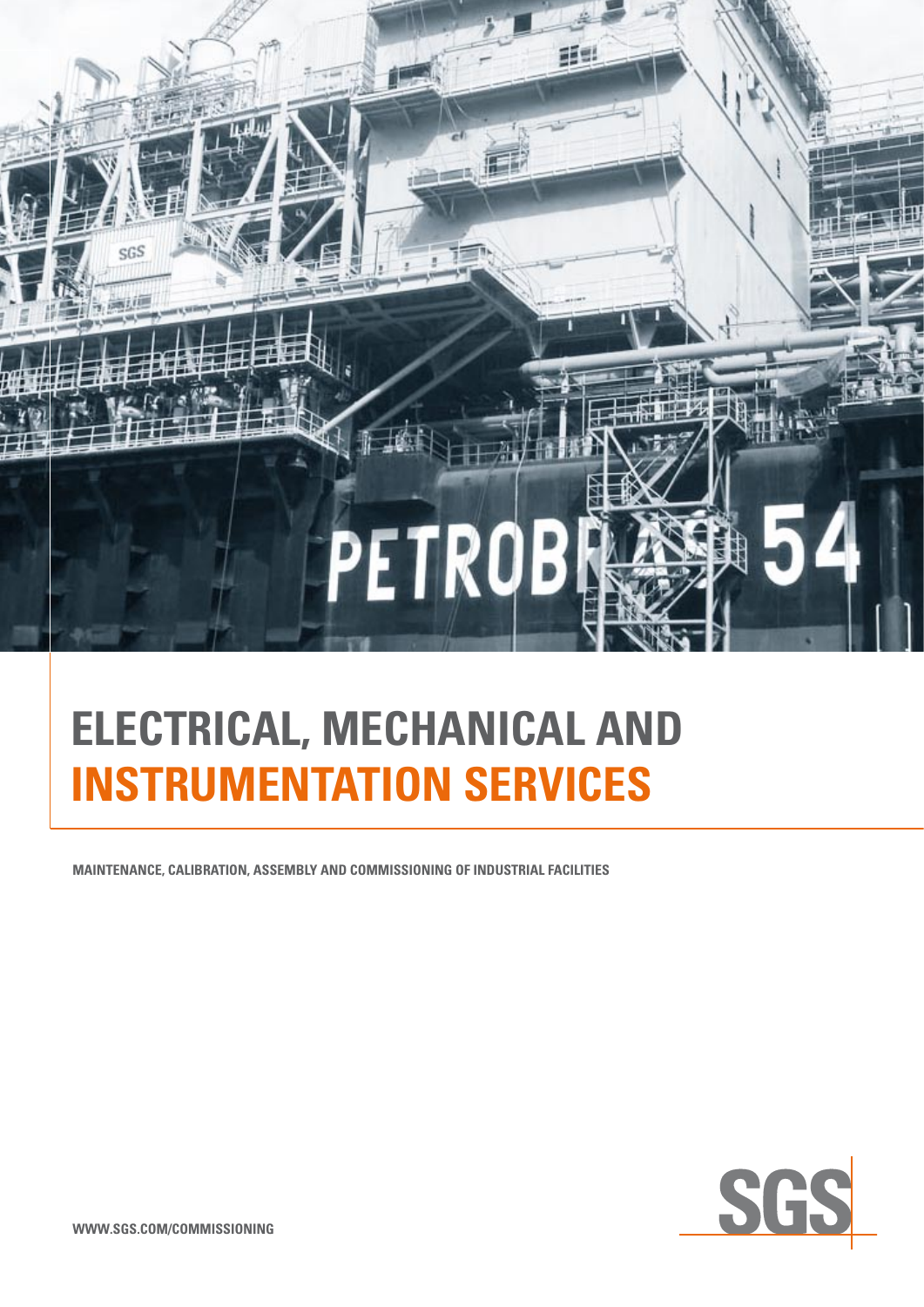

# **ELECTRICAL AND INSTRUMENTATION AREAS**

Backed by a global network of more than 1,250 offices and laboratories in over 140 countries, SGS provides a wide ranging portfolio of onshore and offshore electrical and instrumentation services, including maintenance, calibration, design, assembly and commissioning of industrial plants.

Competent and reliable automation experts apply state-of-the-art technologies in commissioning, assembly and maintenance of process plants, mainly for the following industries

- Oil and Gas (Onshore and Offshore)
- Chemical and Petrochemical
- **n** Pulp and Paper
- $\blacksquare$  Steel Mills
- Food Processing

## **Calibration and Maintenance OF INSTRUMENTATION**

SGS works towards guaranteeing the metrological and operational reliability of all instruments and devices designed to monitor, control and supervise industrial processes. These activities can be carried out on SGS premises or at a client's site

- n Instrument calibration laboratories
- $\blacksquare$  Valve shop facilities
- $\blacksquare$  Traceable reference instruments following RBC - Brazilian Calibration Network and international standards
- ISO IEC 17025 accredited laboratories for pressure and temperature
- **n** Activity Management Software controls
	- Certificate issuance according to NBR ISO/IEC 17025
	- Management of Reference Instruments´ Calibration
	- History of Interventions
	- Next calibration due date
- 
- Pressure, level, temperature and flow transmitters
- Magnetic, Vortex, positive displacement and mass flow meters
- $\blacksquare$  Flow computers, pressure gauges and pressostats
- $\blacksquare$  Thermometers and thermodevices
- Conversors
- **Level gauges**

**Custody Transfer/Fiscal Metering** SGS carries out audits and adequacy inspections in oil and gas metering stations

- $\blacksquare$  Adequacy to legislation, commissioning and training
- Calibration of testing equipment
- $\blacksquare$  Calculation of system uncertainty
- Generation of uncertainties table
- $\blacksquare$  Fiscal metering system design as per uncertainty levels, compatible with ANP-INMETRO 64 and OIML R-117

### **ASSEMBIY**

SGS has experienced teams for assembling electrical and instrumentation systems.

### **Design**

SGS has an Automation Engineering Design Department that supports assembly and commissioning activities.

### **Training/Consultancy services**

SGS operates a Training Centre to provide open training or in-company consultancy services. The main areas covered are

- $\blacksquare$  Basic Industrial Electricity
- $\blacksquare$  Basic Instrumentation pressure, flow level and temperature measurement
- $\Box$  Control valve training
- PSV training
- $N<sub>R</sub>$ -10 (mandatory electrical safety training)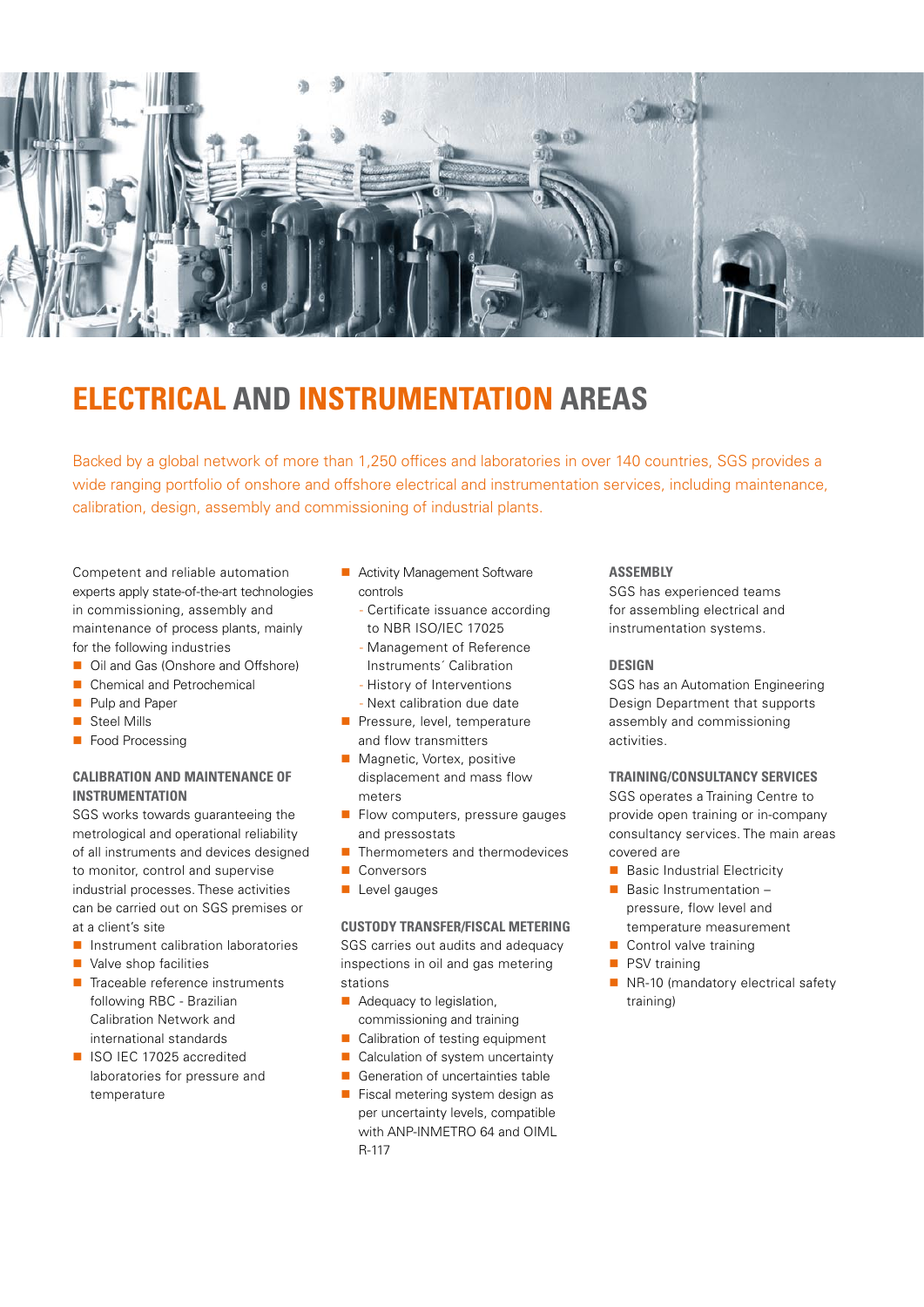

# **COMMISSIONING SERVICES**

SGS provides all tests necessary to transfer a plant from construction to operations. Commissioning services provided by SGS can include the following areas

- **n** Instrumentation
- **n** Electrical
- Mechanical / VAC
- **n** Safety
- Telecommunication
- $\blacksquare$  Piping

### SGS has developed a 5-stage model for commissioning

- Stage  $1$  Planning and Engineering
- Stage  $2$  Conditioning and Preservation
- Stage  $3 -$  Commissioning
- Stage  $4 -$  Start up
- Stage  $5 -$  Assisted Operation

### **Commissioning management**

SGS has developed dedicated Commissioning Management Software; the C.R.I. system includes a database capable of generating management reports on mechanical, piping, instrumentation and electrical services. The software presents the actual commissioning situation and generates information about

- Pending work to be executed and physical advance by
	- System/subsystem
	- Subject
	-
	- Item
	- Activity
- $\blacksquare$  Identification of critical path for start up
- Precise and updated information for use in daily meetings
- $\blacksquare$  Contracted versus finished services
- Issuance of measuring bulletins
- Document control (Data Sheets, Certificates, etc.)
- **n** Calibration and Testing Situations (Hydrostatic, API 598 etc)
- **Loop Tests**

**MAINTENANCE GLOBAL OUTSOURCING**

### **Maintenance Downtime Reduction**

SGS is well organised and can quickly be at a client's premises to provide

- $\blacksquare$  Instrumentation and electrical work teams for turnarounds
- **n** Mobile instrumentation and electrical maintenance workshops
- $\blacksquare$  Mobile calibration laboratories
- $\blacksquare$  Mobile valve maintenance and calibration workshops

### **Valve Excellence Centre**

- $\blacksquare$  Valve calibration in-situ
- $\blacksquare$  Predictive maintenance in control valves through the use of a portable microprocessed diagnosis system
- Safety and relief valves (ASME I and ASME VIII) inspection, calibration and maintenance

### **Inspection**

SGS inspects all work from project stage to materials and equipment, assembly work in the field including commissioning and final acceptance tests. All work is carried out in accordance with relevant standards as well as the best available techniques.